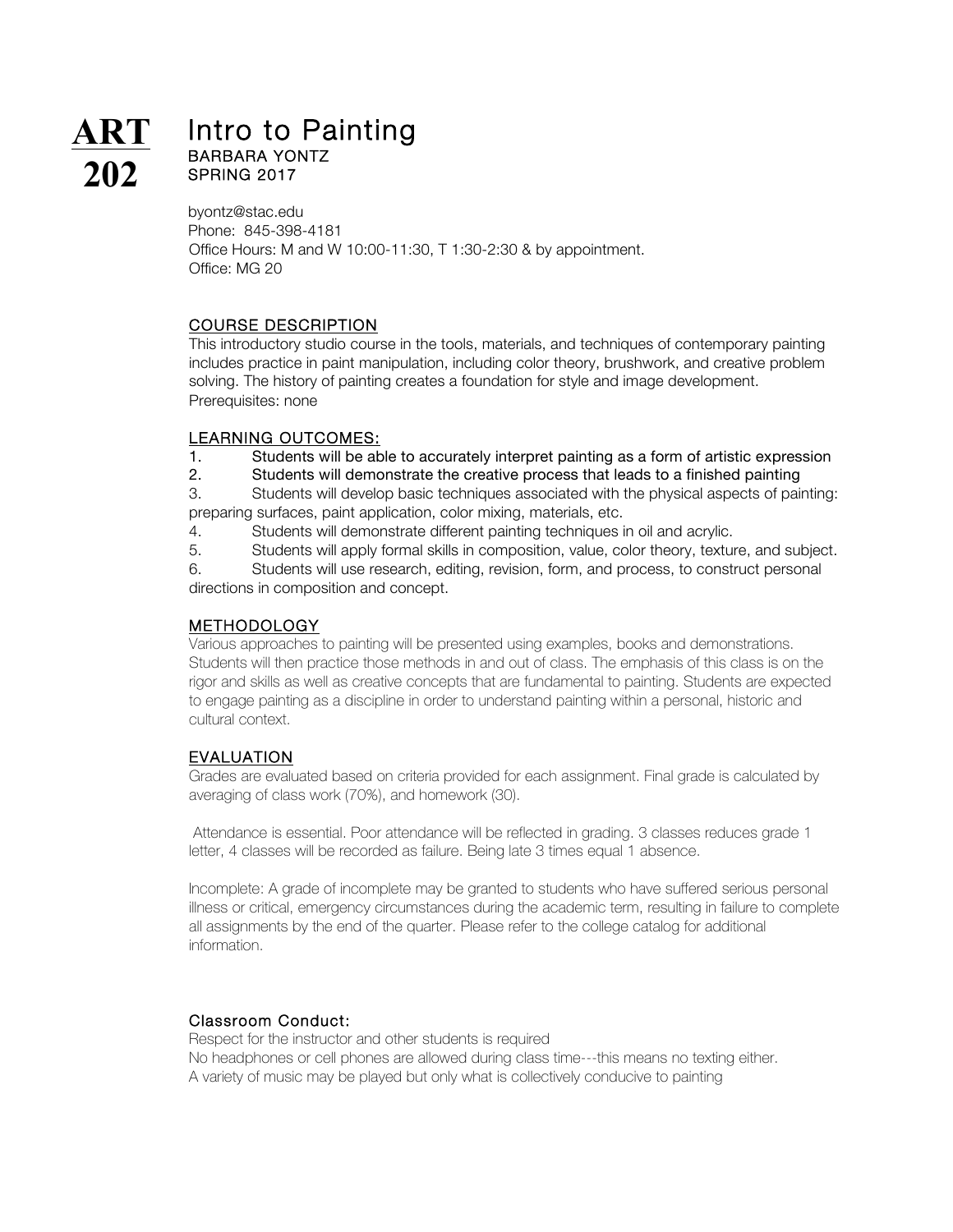# IMPORTANT INFORMATION ALL STUDENTS SHOULD KNOW

#### Students with Disabilities

Students requiring accommodations for a documented disability should notify the instructor before the end of the first week of class.

#### Academic Integrity

Academic Integrity, a commitment to honesty, fairness, respect, and responsibility, is the foundation of the learning process. All members of the St. Thomas Aquinas College community are held to the highest standards of academic honesty. While we recognize the participatory nature of education, we take academic integrity very seriously, and the College policy on academic dishonesty details consequences that can include dismissal from the College. That policy can be found in both the Student Handbook and the College Catalog.

As a student in this class, you must demonstrate your commitment to academic integrity by submitting work which originates in your own imagination, analytical faculties, or your own knowledge, which you have done yourself, and which represents your very best efforts. When appropriate, your work should be supplemented and supported by other sources; however, you must always insure that these sources are properly cited using the recommended documentation system.

#### Title IX Statement:

 Students should be aware that faculty members are required to report certain information to the STAC's Title IX Officer. If you inform me or I witness sexual misconduct which includes: sexual harassment, sexual assault, or any gender – based discrimination, I will keep the information as private as I can, but I am required to bring it to the attention of STAC's Title IX Officer.

Students should also be aware that disclosing such experiences in course assignments does NOT put the college on notice and will NOT begin the process of STAC providing assistance or response to those possible offenses.

If you would like to talk to the Title IX Officer directly, you can contact Marie Coupe at mcoupe@stac.edu or call 845-398-4044. Additionally, you can also report incidents or complaints to campus security 845-398-4080. You can also find more information at www.stac.edu/titleix. If you would like to report a concern confidentially to a confidential counseling resource,

you may speak to the following people:

Ms. Eileen Mastrovito, RN Director Health Services 845.398.4242

Dr. Lou Muggeo Director Counseling & Psychological Services 845.398.4174

Rabbi Daniel Pernick Campus Minister 845.398.4063

Center for Safety and Change http://centerforsafetyandchange.org 845.634.3344 9 Johnsons Lane, New City, NY 10956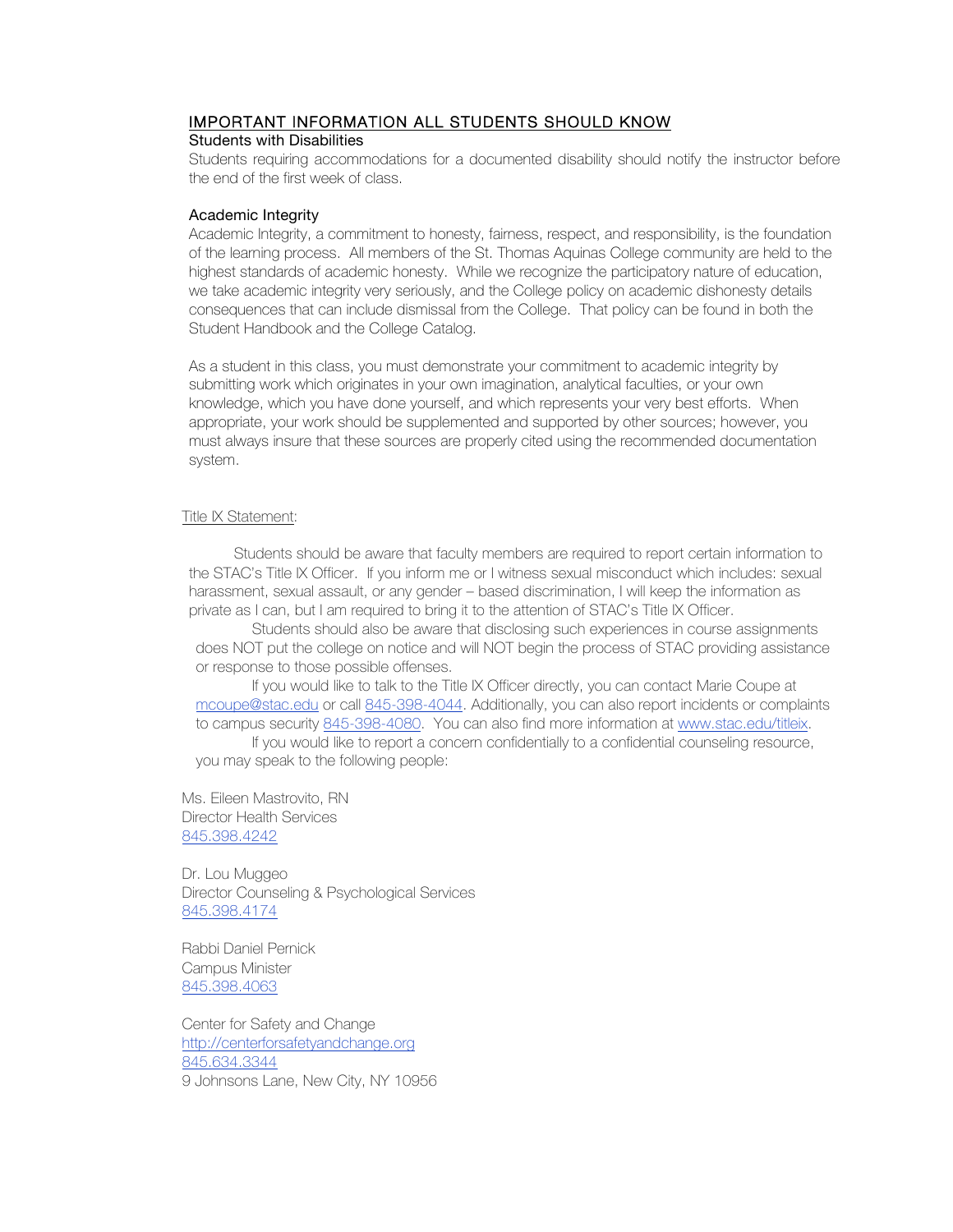#### Student Name Policy / Preferred Pronouns:

 As you know, I am provided with an official roster by the College, and this roster contains students' legal names. If you would like to be referred to by a different first name or gender pronoun than is suggested in the official roster, please advise me early in the semester so I can make the appropriate changes to my course records. After all, I want to respect your name and gender identity!

## Important Additional information about Art Studio classes.

I want to be sure you are all aware of the nature of a studio class. We only meet three hours a week, which limits the amount of time and instruction you can receive. I believe in the value of practicing skills and of conceptual development. You will be expected to spend at least 3 hours outside of class to be considered meeting the requirements. That means if you are serious about learning or want a grade higher than a 'C', be ready to spend more than three hours. This is not excessive but rather what is expected in college level studio classes.

There are some writing assignments in this class. In every case, with writing and research, you must do research using books and you must write in your own words. If ideas are referenced from a source, you must cite your source. This is really important. In every class, in every case, your writing, though based on research must be your own.

You are encouraged to meet with me or discuss any problems you may be experiencing in class. I expect everyone to succeed but this only happens when you do the work and make sure you are not waiting too late to get help if it is needed.

There are some givens in painting. These are things that, even as they seem very basic, are the things you will be working with in this class.

It is a given that Painting is difficult. If you are expecting this class to be really easy and have no intention of working, I suggest you find another option for your Gen Ed requirement.

Painting is hard. If it were easy, everyone would be doing it. This is a college level painting class and you will be expected to learn to paint in Introduction to Painting.

Introductory painting contains these elements: shapes, composition (where and how elements in the painting are arranged), color (how and what kind of color is used), value (the relative light and dark of color), texture (brushwork and application of paint) and then subject matter and meaning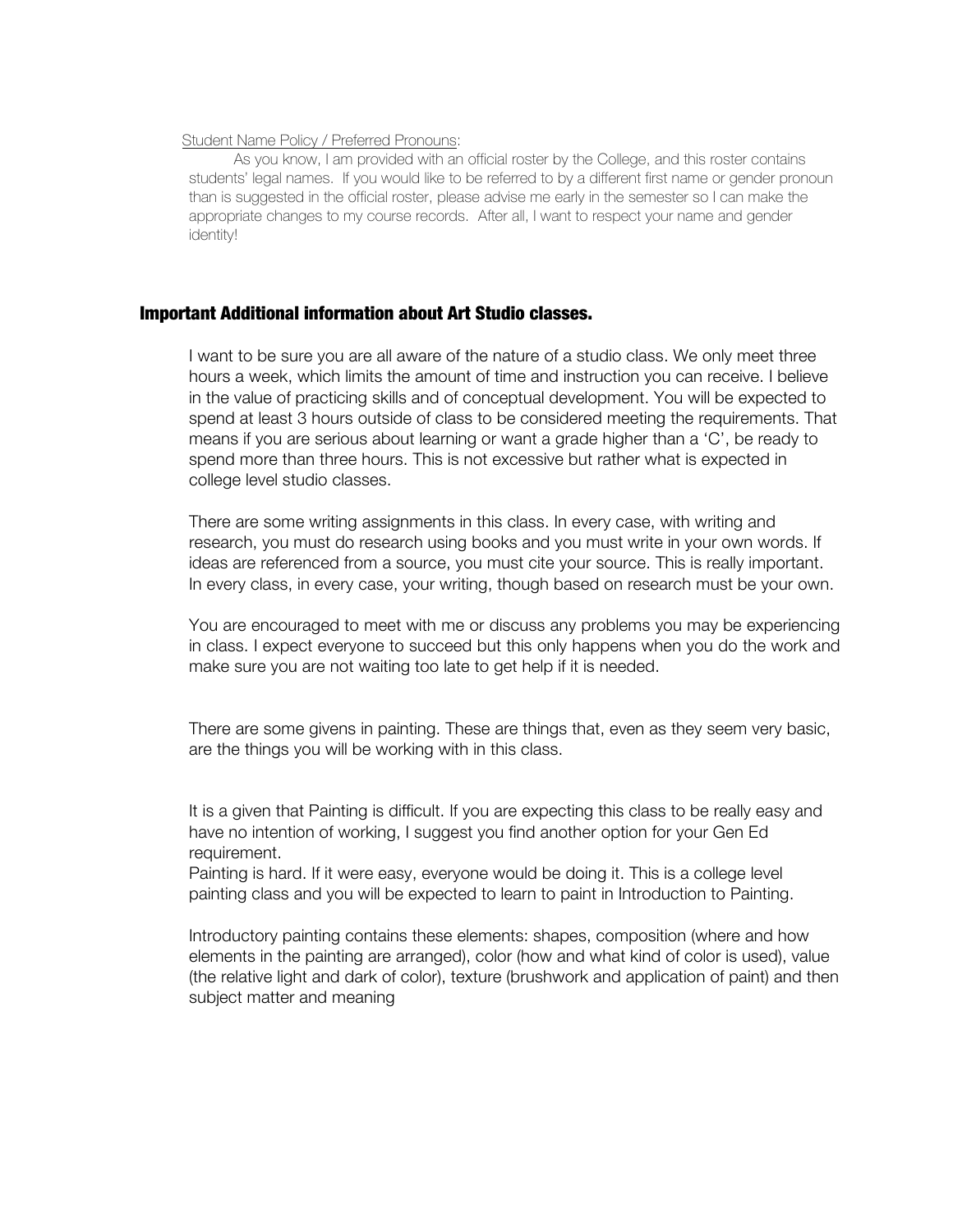# **ART 202 Introduction to Painting**

# **WEEKLY ASSIGNMENTS**

**BARBARA YONTZ class website:** www.barbarayontzatstac.com

This schedule is for in **class work and homework**. P

This is your studio and you are welcome to work here any time there is not another class present. If the room is not open, simply go to security and ask them to open the room. Any student who is registered in an art course can work in MG211 until midnight but must sign in with security after 10:00 and then sign out. NO guests.

**Course Outline and Assignments are subject to change and all assignments are due on specified dates regardless of class missed. Please see website for assignments, examples and updates:**

| <b>SPRING 2017</b>                                                                                                         | <b>In Class</b>                                                                                                                                                                                                                                                                                           | <b>Outside of Class</b>                                                                                                                                                                                                                                                                                                                                                   |
|----------------------------------------------------------------------------------------------------------------------------|-----------------------------------------------------------------------------------------------------------------------------------------------------------------------------------------------------------------------------------------------------------------------------------------------------------|---------------------------------------------------------------------------------------------------------------------------------------------------------------------------------------------------------------------------------------------------------------------------------------------------------------------------------------------------------------------------|
|                                                                                                                            |                                                                                                                                                                                                                                                                                                           |                                                                                                                                                                                                                                                                                                                                                                           |
| Week 1 -<br>Introduction<br><b>Jan 25</b><br><b>Mixing Neutral</b><br>color.<br>Georgia<br>O'Keefe<br><b>Winslow Homer</b> | Overview of the course:<br>objectives, materials and supplies,<br>content and discussion concerning<br>development of skills in painting.<br><b>Begin Composition and Value</b><br>painting.<br>Practice with Watercolor.<br>Begin Value study.                                                           | Outside of class: Using the examples<br>provided on the class website, practice with<br>your watercolor paint. Do one painting per<br>page. At least 3 paintings.<br>Do some research on the artists as well<br>making notes on the same page (front or<br>back) about their style and choice of<br>subject.                                                              |
|                                                                                                                            |                                                                                                                                                                                                                                                                                                           | Two week project.                                                                                                                                                                                                                                                                                                                                                         |
| Week 2<br>Feb 1<br><b>VALUE</b><br><b>Studies</b><br>Artists:<br>Giogio Morandi<br>Vija Celmens                            | In Class: Composition and Value -<br>Acrylic/Oil Paint<br>hand out artist list<br>In class students will produce<br>several paintings of cylinders.<br>Using the instructions provided,<br>you will mix neutral grey, to: 1.<br>render warm & cool and 2. render<br>value to create the illusion of form. | Outside of class: If not completed last<br>week--Using the examples provided on the<br>class website, practice with your watercolor<br>paint. Do one painting per page. At least 3<br>paintings.<br>Do some research on the artists as well<br>making notes on the same page (front or<br>back) about their style and choice of<br>subject.<br>Assignment due next class. |
| Week 3<br>Feb 8<br><b>VALUE</b><br>studies                                                                                 | In Class: Continue value study -                                                                                                                                                                                                                                                                          | Outside of class: Color - fruit<br>Read the hand out provided then do three<br>paintings of a real apple or other round fruit<br>(not a plastic or fake one). Notice that the<br>fruit is not one color. Spend some time<br>looking at it to begin with then do the<br>drawings with pencil. Set up a light source<br>(some kind of light that makes it lighter on        |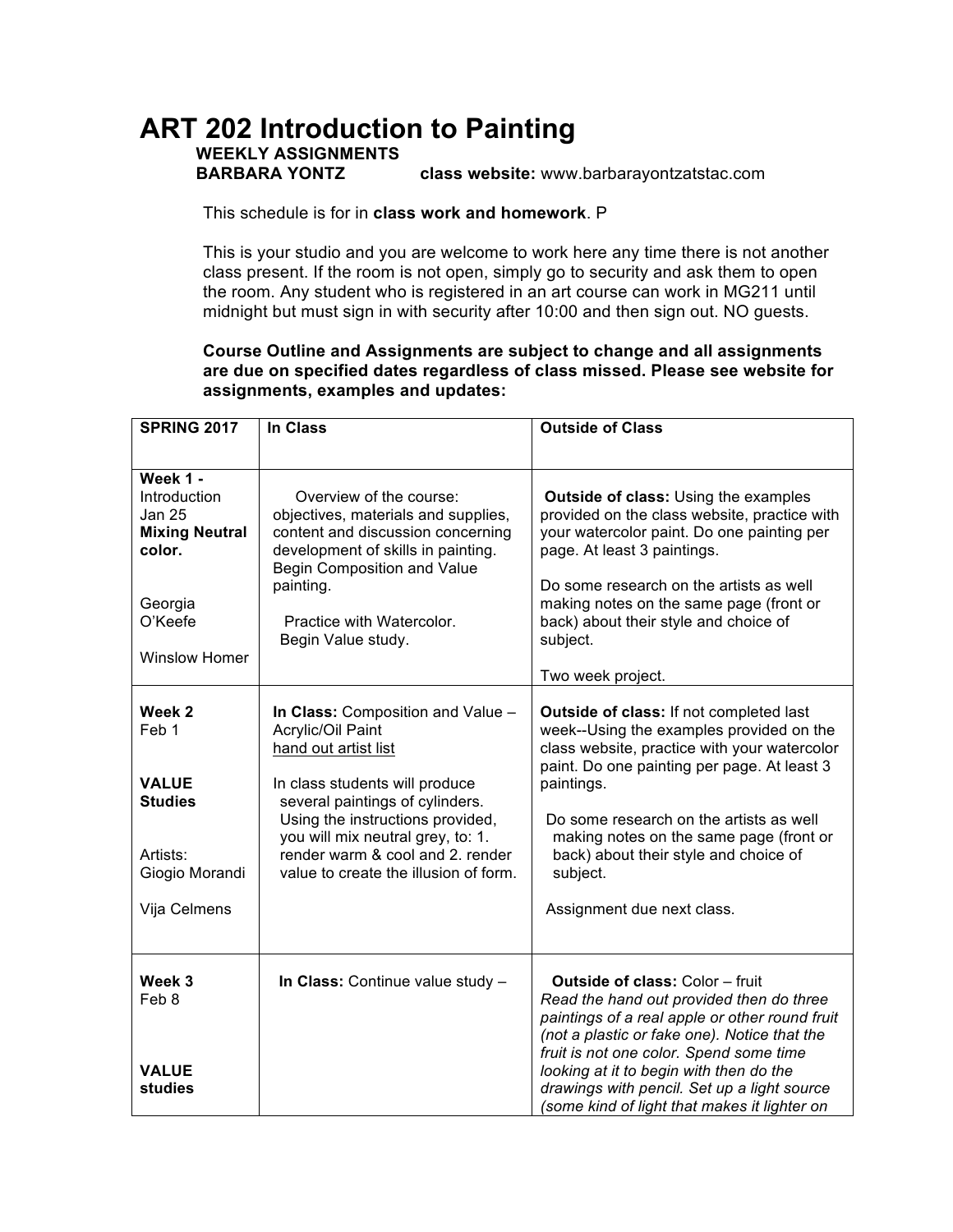| Artists:<br>Richard<br>Deibenkorn<br>Cezanne                                                                                                      |                                                                                                                                                                                 | one side and darker on the other). Then do<br>the paintings working from light colors to<br>dark. Include the shadow on the table to<br>ground the apple in space. Do a painting<br>arranging the apple in the frame. Use it<br>three times varying the size and position to<br>make a finished painting. You can include<br>other shapes or objects if you feel confident                                                                                                                                                                                                                                                                                                                                                                                                                                                                                                                                                                                                                                       |
|---------------------------------------------------------------------------------------------------------------------------------------------------|---------------------------------------------------------------------------------------------------------------------------------------------------------------------------------|------------------------------------------------------------------------------------------------------------------------------------------------------------------------------------------------------------------------------------------------------------------------------------------------------------------------------------------------------------------------------------------------------------------------------------------------------------------------------------------------------------------------------------------------------------------------------------------------------------------------------------------------------------------------------------------------------------------------------------------------------------------------------------------------------------------------------------------------------------------------------------------------------------------------------------------------------------------------------------------------------------------|
|                                                                                                                                                   |                                                                                                                                                                                 | enough to do so.<br>Due next class.                                                                                                                                                                                                                                                                                                                                                                                                                                                                                                                                                                                                                                                                                                                                                                                                                                                                                                                                                                              |
| Week 4<br>Feb 15<br><b>VALUE TO</b><br><b>COLOR--</b><br><b>FRUIT</b><br>Artists:<br><b>Chuck Close</b><br>Jenifer Bartlette<br>Jacob<br>Lawrence | In Class: Introduction to color<br>and color mixing-<br><b>Fruit</b><br>Work on color wheel and fruit<br>painting.                                                              | <b>Outside of class: Grid</b><br>Two week homework assignment-<br>find a famous painting you like in an art<br>book or art magazine (you must go to<br>the library and look either at Art in<br>America, Art Forum, Art News or find a<br>real book about an artist or art). Make a<br>frame 3"x4"(this will be a piece of paper<br>with an open window so you can move<br>it around on the page). Find a section<br>that fits in your frame with interesting<br>shapes and colors. Then you might<br>want to copy this section to make it<br>easier to grid but somehow enlarge the<br>section to 6"x8" using the scaling<br>methods you learned in class. Do a<br>painting of this section using the grid<br>method. This painting may be<br>recognizable or it may be more abstract.<br>This will depend on the section you<br>choose but try to paint it grid by grid as<br>we did in class. Make sure you identify<br>the painting and artist and include a<br>copy of the whole painting with<br>homework. |
|                                                                                                                                                   |                                                                                                                                                                                 | Due: March 1                                                                                                                                                                                                                                                                                                                                                                                                                                                                                                                                                                                                                                                                                                                                                                                                                                                                                                                                                                                                     |
| Week 5<br>Feb <sub>22</sub><br><b>VALUE TO</b><br><b>COLOR--</b><br><b>FRUIT</b>                                                                  | <b>Introduction to Gridding.</b><br><b>Finish color and value studies</b><br>from the past two weeks.<br>Come to studio to complete work if<br>necessary. We will be moving on. | <b>Outside of class: Grid</b><br>Two week homework assignment-<br>See instructions last week.<br>Due: March 1                                                                                                                                                                                                                                                                                                                                                                                                                                                                                                                                                                                                                                                                                                                                                                                                                                                                                                    |
|                                                                                                                                                   | Make sure you bring a large, high<br>quality photograph of the close-up<br>of a face you can use for reference<br>for next class.                                               |                                                                                                                                                                                                                                                                                                                                                                                                                                                                                                                                                                                                                                                                                                                                                                                                                                                                                                                                                                                                                  |
| Week 6<br>March 1                                                                                                                                 | In Class: Grids/value and color<br>In this lesson come to class with a<br>really good, large (8x10) picture of a<br>face. Most students use magazine                            | <b>Outside of class: artist analysis sheet.</b><br>Analyze as instructed.                                                                                                                                                                                                                                                                                                                                                                                                                                                                                                                                                                                                                                                                                                                                                                                                                                                                                                                                        |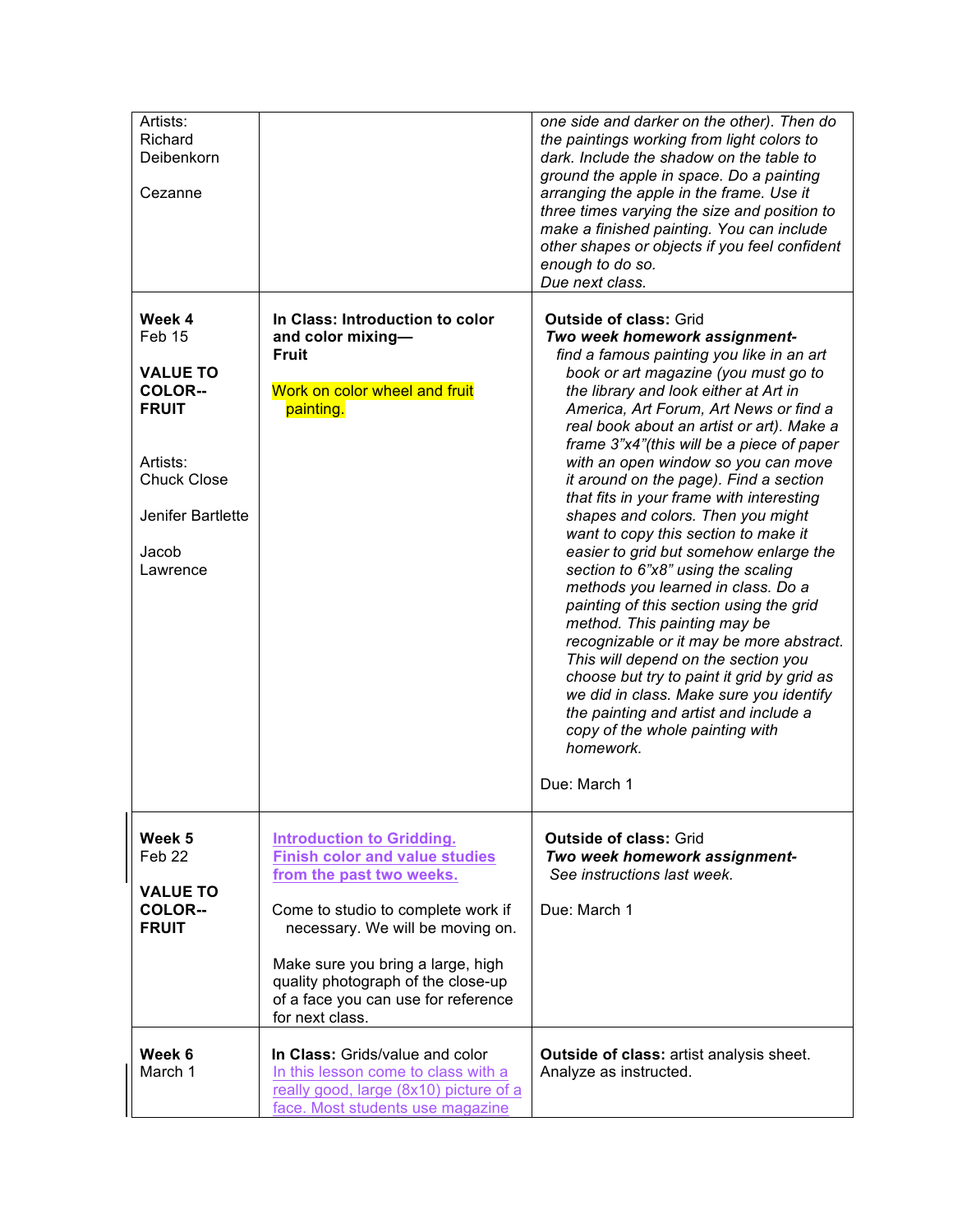| GRID/<br><b>PORTRAIT</b>                      | photos because they are<br>composed, lit and photographed<br>well. But you can use a good photo<br>of someone you know.<br>See examples on website.<br>Using the grid method we will<br>enlarge the image and paint it using<br>our three primary colors. |                                                                                                                                                                                                                                                                                                                                                                               |
|-----------------------------------------------|-----------------------------------------------------------------------------------------------------------------------------------------------------------------------------------------------------------------------------------------------------------|-------------------------------------------------------------------------------------------------------------------------------------------------------------------------------------------------------------------------------------------------------------------------------------------------------------------------------------------------------------------------------|
| Week 7<br>March 8<br>GRID/<br><b>PORTRAIT</b> | In Class: OPEN STUDIO DAY<br>Finish all paintings from first half of<br>the semester                                                                                                                                                                      | Using the artists listed on our class website,<br>research 5 of them making notes with<br>watercolor sketches in your sketchbook.<br>See samples on website.                                                                                                                                                                                                                  |
|                                               | <b>Prepare for or begin Master</b><br><b>Study</b>                                                                                                                                                                                                        | This is prep for your master study.                                                                                                                                                                                                                                                                                                                                           |
| March 15                                      | <b>Spring Break</b>                                                                                                                                                                                                                                       |                                                                                                                                                                                                                                                                                                                                                                               |
| Week 8                                        |                                                                                                                                                                                                                                                           |                                                                                                                                                                                                                                                                                                                                                                               |
| March 22                                      | In Class: Begin Master study                                                                                                                                                                                                                              | Outside of class: Using the artists listed                                                                                                                                                                                                                                                                                                                                    |
|                                               | Come to class with high quality                                                                                                                                                                                                                           | on the website or on this course outline.                                                                                                                                                                                                                                                                                                                                     |
| <b>MASTER</b><br><b>STUDY</b>                 | painting of master listed on<br>website.                                                                                                                                                                                                                  | research 5 different ones. Make notes with<br>sketches in your sketchbook. See samples<br>on website.                                                                                                                                                                                                                                                                         |
|                                               | Discuss Creative process.                                                                                                                                                                                                                                 |                                                                                                                                                                                                                                                                                                                                                                               |
|                                               |                                                                                                                                                                                                                                                           | From those 5, choose at least two paintings<br>as possible choices for your next<br>assignment in class. You must bring the<br>images to class either in a book,<br>photograph or poster (no internet images<br>can be used). You will copy one of these<br>paintings as your next in-class assignment,<br>studying carefully, style, paint application,<br>composition, etc. |
|                                               |                                                                                                                                                                                                                                                           | Please note: this means between last week<br>and this you should have 10 different<br>paintings.                                                                                                                                                                                                                                                                              |
|                                               |                                                                                                                                                                                                                                                           | Complete self-evaluation form.                                                                                                                                                                                                                                                                                                                                                |
| Week 9                                        |                                                                                                                                                                                                                                                           |                                                                                                                                                                                                                                                                                                                                                                               |
| March 29                                      | In Class: Finish master study<br>and/or begin Personal Concept                                                                                                                                                                                            | <b>Outside of class: Make a watercolor</b><br>painting of your chosen work for the master                                                                                                                                                                                                                                                                                     |
| <b>MASTER</b><br><b>STUDY</b>                 | Painting.                                                                                                                                                                                                                                                 | study. Do research on the painting and<br>either type or write on the back of the<br>painting. Note: Artist, subject, style, date,                                                                                                                                                                                                                                            |
|                                               | Check sketchbooks for grade.                                                                                                                                                                                                                              | size and some information about the work<br>or the artist.                                                                                                                                                                                                                                                                                                                    |
| Week 10                                       |                                                                                                                                                                                                                                                           |                                                                                                                                                                                                                                                                                                                                                                               |
| April 5                                       | In Class: bring all reference and                                                                                                                                                                                                                         | <b>Outside of class:</b> For class next week you                                                                                                                                                                                                                                                                                                                              |
|                                               | sketches for personal painting.                                                                                                                                                                                                                           | must have your idea for Personal Painting                                                                                                                                                                                                                                                                                                                                     |
| <b>MASTER</b>                                 | Finish master study and/or begin                                                                                                                                                                                                                          | developed including all reference needed to                                                                                                                                                                                                                                                                                                                                   |